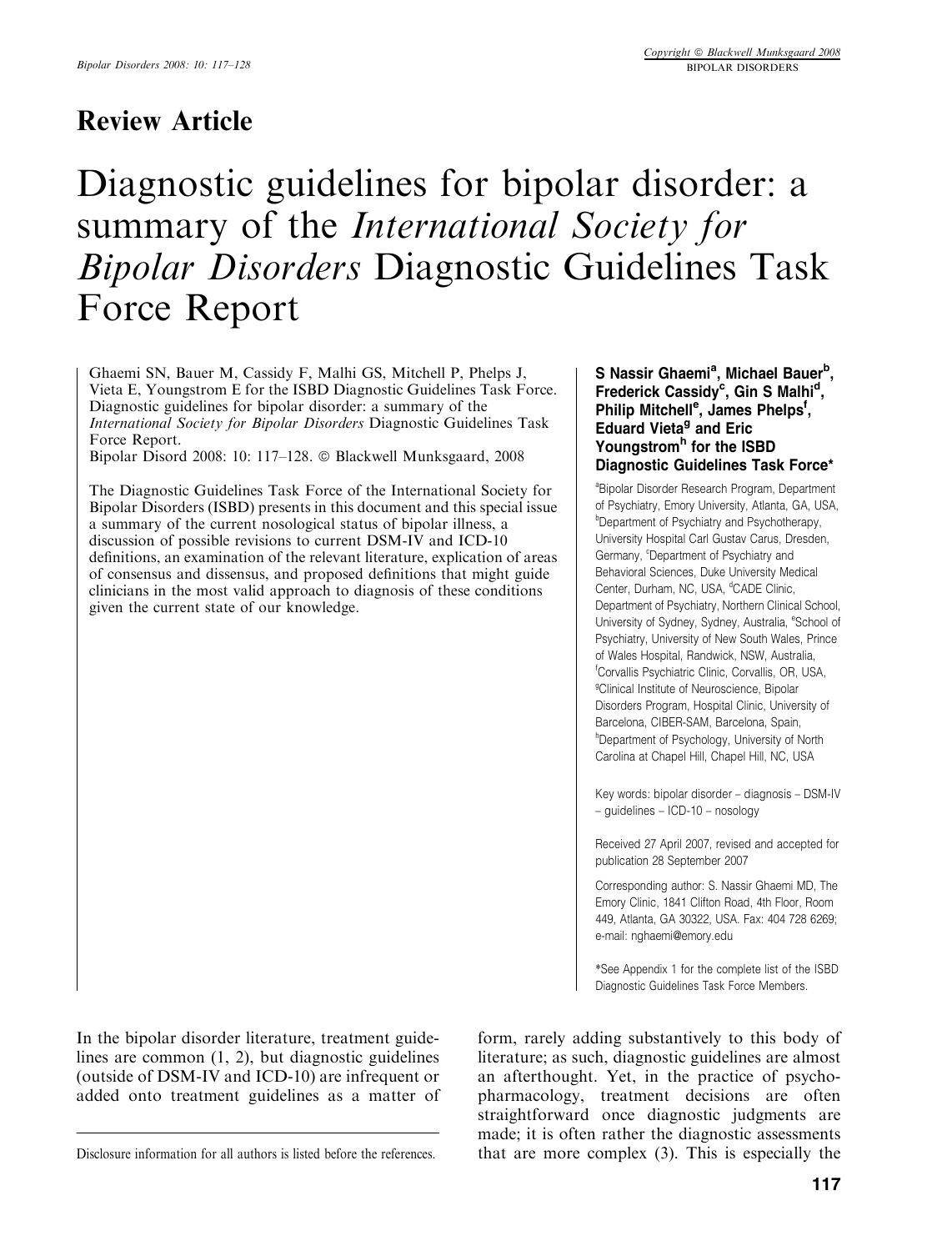#### Ghaemi et al.

case with bipolar illness, a condition that overlaps with multiple mood, psychotic, anxiety, and personality disorders (4, 5). Before one can enter into questions of treatment, diagnostic agreement needs to be achieved. To address this problem, the International Society for Bipolar Disorders (ISBD), with Samuel Gershon as president, convened a diagnostic task force that began work in 2004 and presents in this issue of Bipolar Disorders the results of its deliberations. The purpose of this task force was to (i) evaluate all current diagnostic systems, (ii) elucidate the key similarities and differences among these systems, and (iii) arrive at some reconciliation of the existing data that provides a useful organizational schema for diagnosis of bipolar disorder across many different cultures while outlining the remaining differences for further study.

The goals of this task force were partly to feed into the next revision of the DSM nosology but also to be useful for clinicians in their understanding of how best to diagnose bipolar conditions, and to be useful to researchers in highlighting areas of dissensus and ignorance.

#### **Methods**

This project was conducted almost entirely through electronic communication, with two meetings of some of the members of the task force at the 2005 and 2007 International Conference on Bipolar Disorder (ICBD) meetings in Pittsburgh, PA, USA. The task force was conceptualized, chosen, and convened solely through the involvement of the ISBD executive committee without any outside input. The president and executive committee of ISBD recommended the first author as chairperson and together with him they selected individuals who had demonstrated research activity in diagnosis of bipolar disorders for the task force. Obviously not all experts were included in the task force, but all those included are experts. The work of the task force was coordinated by administrative staff of ISBD. The results of the task force have been solely written and examined by the authors of the task force. Each of the papers has undergone independent peer review as per the requirements of the journal in addition to editorial review both by the Guest Editor and Editors-in-Chief.

The task force divided into subgroups based on diagnostic subtypes for more intensive analysis, and each subgroup was led by a chairperson, represented as coauthors on this summary paper; the subgroups were acute mania, mixed states, bipolar depression, rapid cycling, spectrum concepts, schizoaffective disorder, pediatric bipolar disorder, and bipolar disorder type II. More subgroupings were considered but these eight groups were chosen as covering most of the relevant diagnostic material. Each subgroup included three to five individuals. A few individuals were also included in the task force who did not have bipolar specialization but who had expertise in psychiatric nosology in general; they provided general input to a number of subgroups.

To maximize consistency of subgroup reports, the task force decided to organize them around three sections. In the first section, members of the task force were asked to assess the classic diagnostic validators used in psychiatric nosology (6): phenomenology, genetics, longitudinal course, treatment response (where diagnostically relevant), and neurobiology (to the extent available and relevant). In the second section, special topics that are important in nosology were assessed: these included gender, functional impairment, quality of life, the role of value judgments, cultural aspects, the role of personality, clinical utility, dimensional versus categorical concepts, the boundary problem [how to distinguish the condition from other illnesses (7)], and the threshold problem [how to distinguish the condition from normal psychological experience (8)]. In the third section, members were asked to reconcile the available information, assessing areas of consensus and 'dissensus' [as suggested by task force member William Fulford to identify disagreement (9)].

# Summary of results

The results of each task force subgroup, except mixed states, are published in this issue. In this paper, we provide an overview of those results in two parts. The first part (Table 1) provides a summary description of the conclusions for each diagnostic subtype; the second part provides proposed changes to ICD-10 descriptions and DSM-IV criteria.

#### PART I: Summary of review of the literature for bipolar diagnostic subtypes

#### Mania

This diagnostic subtype is of course the fundamental basis for the DSM-IV nosology, and was instituted as such in DSM-III in 1980. This task force subgroup, headed by Frederick Cassidy (10), thus was assessing the current mainstream view of bipolar nosology. It concluded that the main basis for this subtype of bipolar disorder is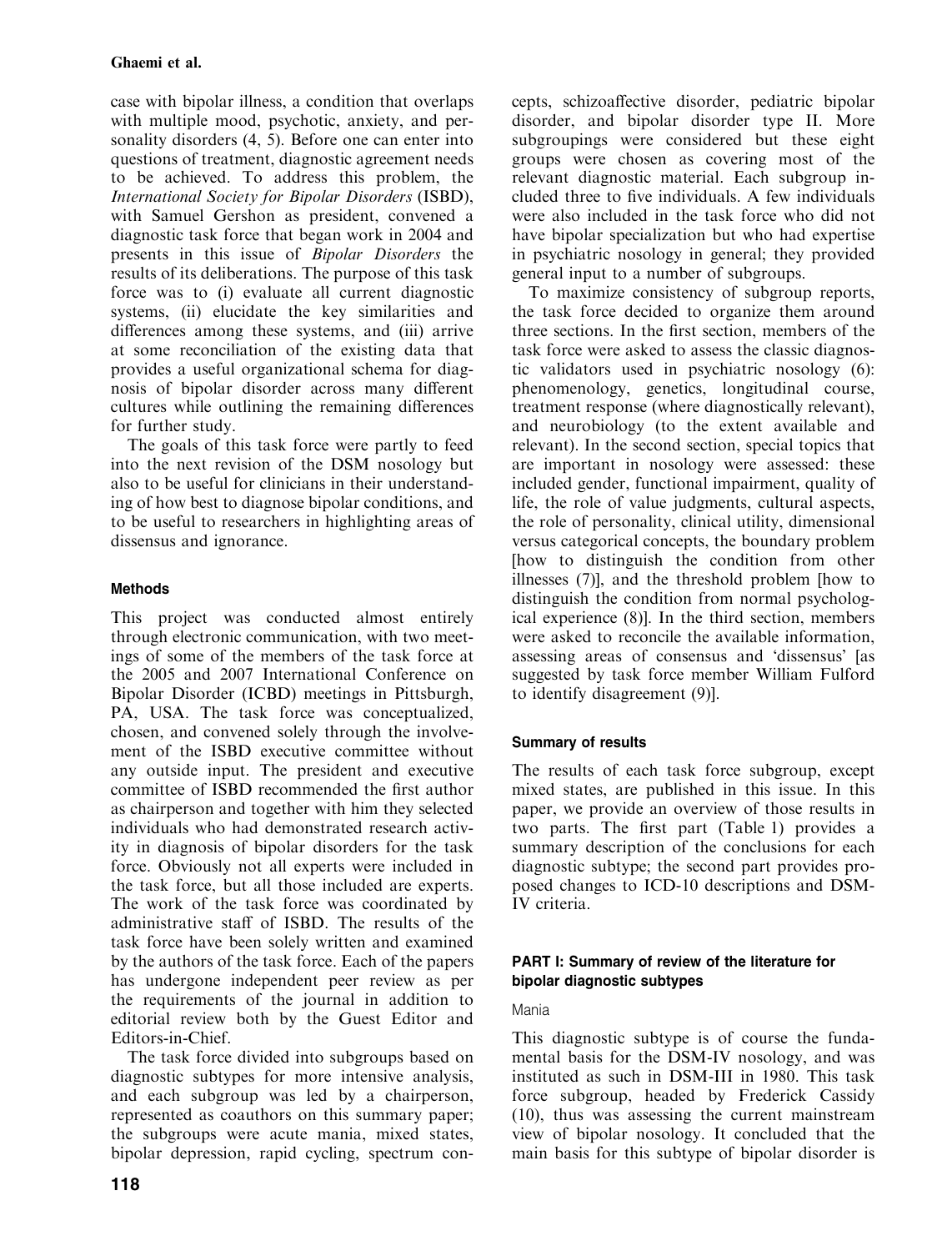| Diagnostic<br>validators | Mania                                                                           | Bipolar<br>depression                                                       | Rapid<br>cycling                                                           | Type II                                                                                 | Bipolar<br>spectrum<br>illness                                                                 | Pediatric<br>bipolar<br>disorder                                                                                | Schizoaffective<br>disorder                                                                                                                 |
|--------------------------|---------------------------------------------------------------------------------|-----------------------------------------------------------------------------|----------------------------------------------------------------------------|-----------------------------------------------------------------------------------------|------------------------------------------------------------------------------------------------|-----------------------------------------------------------------------------------------------------------------|---------------------------------------------------------------------------------------------------------------------------------------------|
| Phenomenology $++++$     |                                                                                 | $++$                                                                        | $+$                                                                        | $+++++$                                                                                 | $++$                                                                                           | $++++$                                                                                                          | $+++++$                                                                                                                                     |
| Course                   | $+/-$                                                                           | $+++$                                                                       | $+++++$                                                                    | $++$                                                                                    | $++$                                                                                           | $++$                                                                                                            | $++++$                                                                                                                                      |
| Genetics                 | $+$                                                                             | $+++$                                                                       | $+/-$                                                                      | $++$                                                                                    | $+$                                                                                            | $++$                                                                                                            | $+++$                                                                                                                                       |
| Treatment<br>response    | $++$                                                                            | $++$                                                                        | $++$                                                                       | $+$                                                                                     | $++$                                                                                           | $+$                                                                                                             | $+/-$                                                                                                                                       |
| Neurobiology             | $++$                                                                            | $+/-$                                                                       | $+/-$                                                                      | $+$                                                                                     | $+/-$                                                                                          | $+/-$                                                                                                           | $++$                                                                                                                                        |
| Special topics           | Pure mania<br>often<br>includes<br>dysphoric/<br>irritable<br>presentations     | Probabilistic<br>differentiation<br>from unipolar<br>depression<br>proposed | Dimensional<br>approach<br>to ultradian<br>cycling merits<br>investigation | Value<br>judgments<br>important in<br>identifying<br>it versus<br>mania or<br>normality | Clinical utility<br>important                                                                  | Key diagnostic<br>overlap with<br>ADHD and ODD                                                                  | Dimensional<br>model of<br>psychosis<br>is suggested                                                                                        |
| Areas of<br>consensus    | <b>Broaden</b><br>definition<br>to include<br>irritable/<br>dysphoric<br>states | Some key<br>features are<br>more common<br>than in unipolar<br>depression   | Importance<br>for prognosis                                                | Severe<br>depressive<br>morbidity is<br>prominent                                       | Importance<br>for future<br>investigation                                                      | Narrow grandiose<br>euphoric phenotype<br>is similar to adult<br>bipolar disorder                               | Does not<br>represent<br>a separate<br>categorical<br>disease-entity                                                                        |
| Areas of<br>dissensus    | None                                                                            | Relevance for<br>treatment<br>response                                      | Association<br>with antide-<br>pressant use                                | Relevance<br>for treatment<br>response                                                  | Underlying<br>validity of<br>broadened<br>model, and<br>relevance<br>for treatment<br>response | Diagnostic<br>validity of broad<br>irritable/aggressive<br>phenotype;<br>relevance<br>for treatment<br>response | Whether a<br>dimensional<br>one-psychosis<br>model is implied<br>versus comorbidity<br>of schizophrenia<br>and severe<br>affective disorder |

Table 1. Tabular summary of the deliberations of the Diagnostic Guidelines Task Force of the International Society for Bipolar Disorders

 $++++$   $=$  data strongly informative for diagnostic validity;  $+++=$  data moderately informative for diagnostic validity;  $++=$  data mildly informative for diagnostic validity;  $+$   $=$  data slightly informative for diagnostic validity;  $+/ =$  equivocal or no data informative for diagnostic validity;  $ODD =$  oppositional defiant disorder;  $ADHD =$  attention-deficit hyperactivity disorder.

based on phenomenology: the presentation of acute mania is rather classic and dates back to Kraepelin's era  $(11)$ . This subgroup did note that a good deal of evidence is emerging that some mixed features (like irritability and aggression) are commonly present in manic presentations. Thus, when assessing the issue of mixed states from the perspective of mania, phenomenological studies suggest that the definitions given to acute mania should include an irritable ⁄ aggressive ⁄dysphoric component. The relevance of biology, course of illness, and treatment response to our diagnostic of acute mania seem rather limited at present, and genetic studies of mania per se were not discussed by the subgroup. Among special topics, the task force noted the importance of substance abuse and seasonal patterns. It concluded that less restrictive definitions of mixed mania appear to be warranted. Given the absence of much evidence outside of symptom phenomenology, the task force highlighted the need for more attention, both in practice and in research, to other diagnostic validators like

course, genetic predisposition, treatment response, and comorbidities.

#### Bipolar depression

This task force subgroup, headed by Philip Mitchell (12), viewed bipolar depression as able to be distinguished from unipolar depression dimensionally, not categorically, based primarily again on phenomenology, particularly with hypersomnia ⁄hyperphagia, psychomotor changes, and psychotic features. Course is also informative, with briefer and more recurrent depressive episodes in bipolar illness compared with unipolar depression. Postpartum and early age of onset are also important course markers for bipolar versus unipolar depression. Genetic information is also relevant as bipolar disorder family history is more prominent in bipolar depression, compared with unipolar depressive illness. Treatment response is controversial and data are conflicting. Although some data suggest differential response, at least with increased risk of antidepressant-induced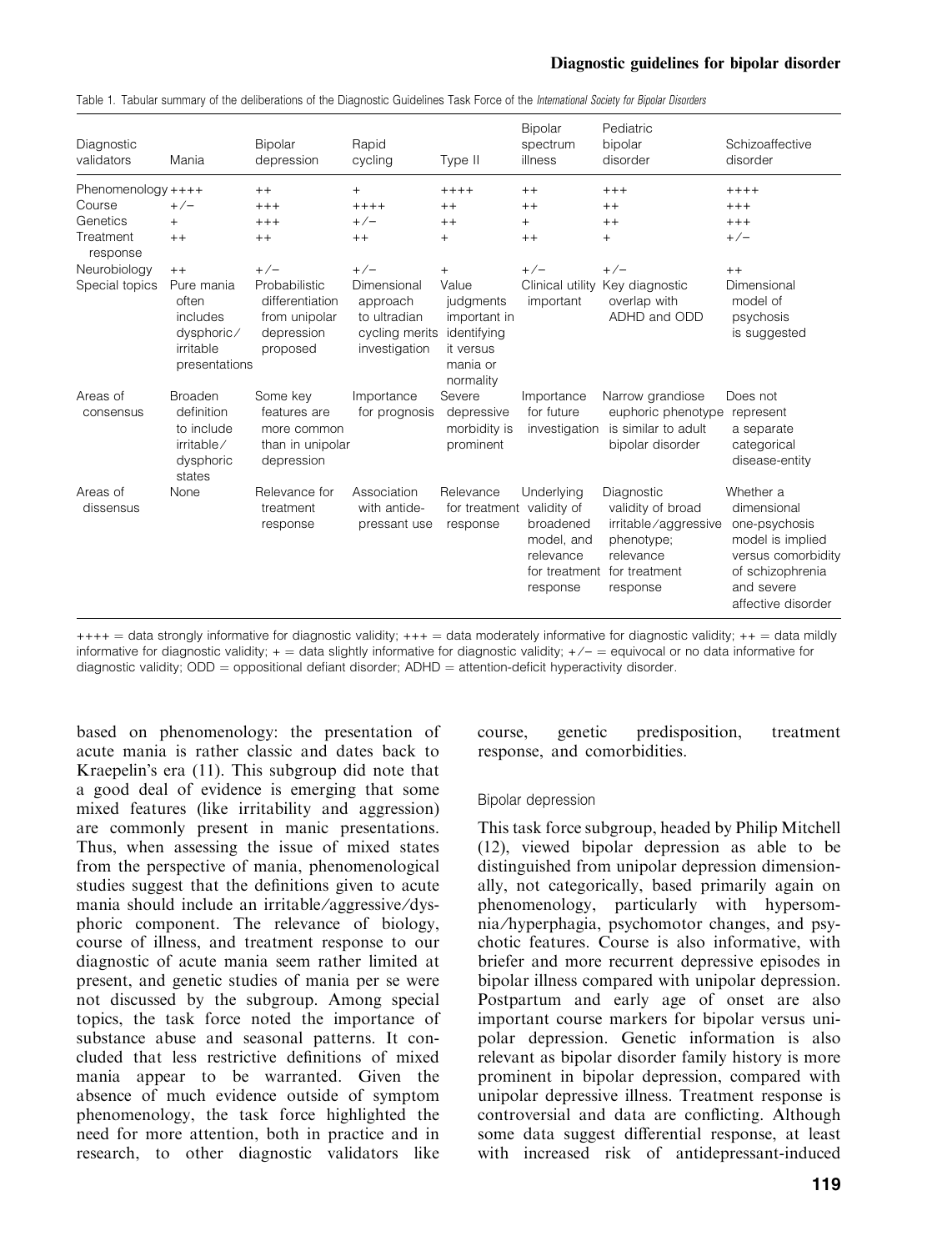mania in bipolar as opposed to unipolar depression, neurobiological data do not seem to differentiate bipolar depression from other depressive conditions, although such evidence is limited. Although the task force concludes that there are no pathognomonic characteristics that identify bipolar depression compared with unipolar depression, certain features are more frequent and clinically informative. The subgroup describes this as a 'probabilistic' approach to the differentiation of bipolar from unipolar depression, and offers a heuristic of operationalized criteria to be studied empirically. Areas of dissensus persist on some features, such as the relative frequency of atypical and melancholic depressive features in bipolar versus unipolar depression, as well as in the nature of antidepressant response (same, better, or worse), or antidepressant-related worsening, in bipolar depression compared with unipolar depressive illness.

# Rapid cycling

This task force subgroup, headed by Michael Bauer (13), focused on the course of illness as key to identifying rapid cycling bipolar disorder. It found mostly supportive evidence for the current approach of defining this condition categorically by the presence of four or more mood episodes in a one-year period. However, it noted that some evidence existed for further examining dimensional approaches to descriptions of concepts like ultra-rapid cycling, as well as the boundary between such ultra-rapid mood swing states and mixed episodes. Genetic data and neurobiological studies were limited. Treatment response focused on the controversy about the role of antidepressants as causative agents for rapid cycling bipolar illness. There is clearly dissensus on this latter issue, although it is key to determining whether rapid cycling is mostly an iatrogenic condition, or whether it possesses independent nosological status.

# Type II bipolar disorder

This subgroup, headed by Eduard Vieta (14), examined the type II diagnosis, which was introduced into DSM-IV in 1994. The concept of type II bipolar disorder is primarily based on phenomenology and functional impairment: the occurrence of manic symptoms without significant social or occupational impairment of function picks out the hypomanic episode (a duration criterion that is shorter than the one-week criterion for mania is also relevant). The epidemiology literature indicates that bipolar type II disorder is relatively common, more so apparently than type I bipolar disorder, and according to at least some genetic data, this presentation may be the most common phenotype of bipolar illness in the community. It is unclear whether type II bipolar disorder is inherited preferentially in persons with type II bipolar disorder as opposed to type I bipolar disorder. The course of bipolar II disorder involves, by definition, less severe morbidity than type I illness for manic episodes, but at least as much, if not more, morbidity than type I illness for depressive illness. Rapid cycling may be more prevalent as well in type II illness. Colom et al. (15) have suggested that predominant polarity is an important nosologic aspect of bipolar illness, and clearly depressive polarity is much more prominent in type II illness than in type I illness. The suicide rate is also perhaps somewhat higher than in type I illness. Treatment response to antidepressants, which might differentiate this illness both from type I bipolar disorder and from unipolar depression, remains controversial. Some evidence suggests lower acute manic switch rates in type II bipolar illness than in type I bipolar disorder, yet it is unclear whether similar benefit is seen in type II bipolar disorder with antidepressants as is seen in unipolar depression. Early neurobiological data suggest some differences between types I and II bipolar disorder. Perhaps the greatest nosological problem with type II bipolar disorder is the threshold problem in differentiating hypomania from normal happy mood. To some extent, Hagop Akiskal's quip about the relevance of course of illness ['hypomania is recurrent; happiness is not' (16)] reminds us that hypomania is not a one-time event, but should, as with all the above conditions discussed in this paper, be seen in the context of the overall course of illness, family history, and treatment response. Nonetheless, differentiating hypomania from mania is highly value-based (what is functional versus not among manic symptoms?), as is differentiating hypomania from normal happiness. These value-related issues account for the observation in DSM-IV field trials that type II bipolar disorder was among the least reliable diagnoses. This subgroup concluded that type II bipolar disorder is perhaps best conceptualized as part of the spectrum of bipolar illness, although a part of the spectrum that is getting better identified clinically and therapeutically. There is still a need for good nosological work, however, to differentiate this illness, located in the middle of such a proposed spectrum, from the extreme of clear mania and the other extreme of clear normality.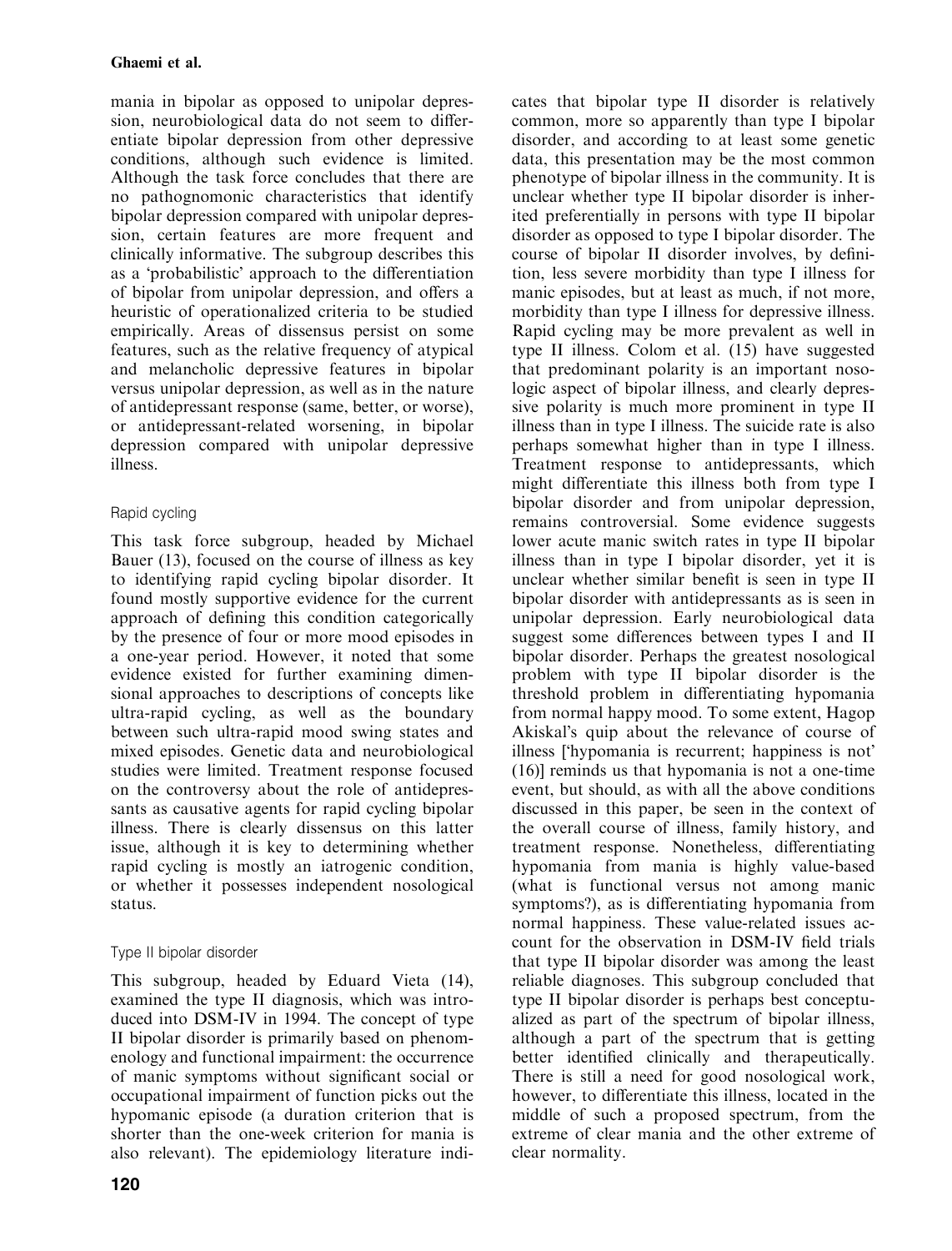Bipolar spectrum illness

This task force subgroup, headed by James Phelps (17), determined that the phenomenological and epidemiological literature was somewhat supportive of a spectrum model of bipolar disorder, i.e., one that views the different presentations of this condition as more or less manic symptoms, rather than simply presence or absence of the full manic or hypomanic syndrome (as in DSM-IV type I or type II bipolar disorders). Yet the task force was also mindful of the need to better validate this proposal, and the possibility that nosological studies may not validate it. This judgment is made partly on the phenomenology studies, but also based on treatment response studies, and somewhat on evidence from course. The genetic evidence as yet is limited, and no meaningful biological data are informative. In relation to treatment response, it appears that such milder varieties of manic or hypomanic symptoms may be associated with worsened antidepressant response compared with pure unipolar depressive conditions. The course of these proposed bipolar spectrum conditions are also more similar to classic bipolar type I illness than classic unipolar depression, e.g., by being more recurrent or severe. The task force focused on the conceptual and practical advantages if such a spectrum model were accepted, and noted that the matter may not require an either ⁄or decision: it could be that the same nosological material can be interpreted dimensionally or categorically depending on the purposes of one's interpretation. This subgroup recommends that future researchers and clinicians, and the next revisions of DSM and ICD, be open to spectrum interpretations of bipolar disorders.

#### Pediatric bipolar disorder

This task force, headed by Eric Youngstrom (18), was faced with another controversial topic. It noted that studies of phenomenology could inform diagnostic progress in children with bipolar disorder. For instance, elation when present appears to rule in, but when absent does not rule out, bipolar illness in children; in contrast, irritability when absent may rule out, but when present does not rule in, pediatric bipolar illness. Thus, phenomenology is quite informative. Although genetic studies in children have not been conducted much, nonetheless the genetic component of diagnostic validation appears important as the presence of bipolar illness in the parents of such children is an important diagnostic marker. The course of illness in children with bipolar disorders tends to involve mixed episodes with rapidly fluctuating mood states, and such an early onset of bipolar illness may predict worse prognosis into adulthood. Treatment response may also be informative if, as some data suggest, antidepressants and/or amphetamines may lead to mania or mixed states (including possibly suicidality) in children with bipolar disorder. Neurobiological evidence is limited here, with emerging consensus about morphological and functional changes associated with pediatric bipolar disorder, but meager evidence as to whether such findings are specific to cases with bipolar versus other forms of pathology. Areas of consensus include the idea that some presentations in children are similar to manic symptoms in adulthood, that bipolar disorder in children is not reducible to attention-deficit hyperactivity disorder (ADHD; though they often co-present), and that there is more risk of bipolar disorder in children whose families include persons with bipolar disorder. Areas of dissensus include the relative importance of elation versus irritability in the phenomenology of the manic syndrome in childhood, the risks of antidepressant/amphetamine use, the overlap with ADHD (whether this represents true comorbidity versus an early presentation of bipolar illness), and the role of temperament (e.g., whether some mood swing-like symptoms may represent normal childhood development). This task force elegantly demonstrates that much more is known about the nosology of pediatric bipolar disorder than many assume, although much disagreement exists, requiring even more research.

#### Schizoaffective disorder

This subgroup, led by Gin Malhi (19), reviewed the available evidence of the nosological status of schizoaffective disorder. It noted that the concept of schizoaffective disorder largely stems from phenomenological and course literature, indicating a syndrome in which mood and psychotic symptoms appear to occur together in a chronic fashion. There has been a good deal of genetic research that may help clarify the nosology of this disorder. The subgroup noted that those genetic studies clearly demonstrate that schizoaffective disorder does not run true in families, separate from bipolar disorder and schizophrenia. Hence, it is likely not a separate disease entity. On the other hand, those same genetic studies suggest a good deal of familial overlap between schizophrenia, schizoaffective disorder, and bipolar disorder; specifically it appears that both schizophrenia and bipolar disorder are overrepresented in families of persons with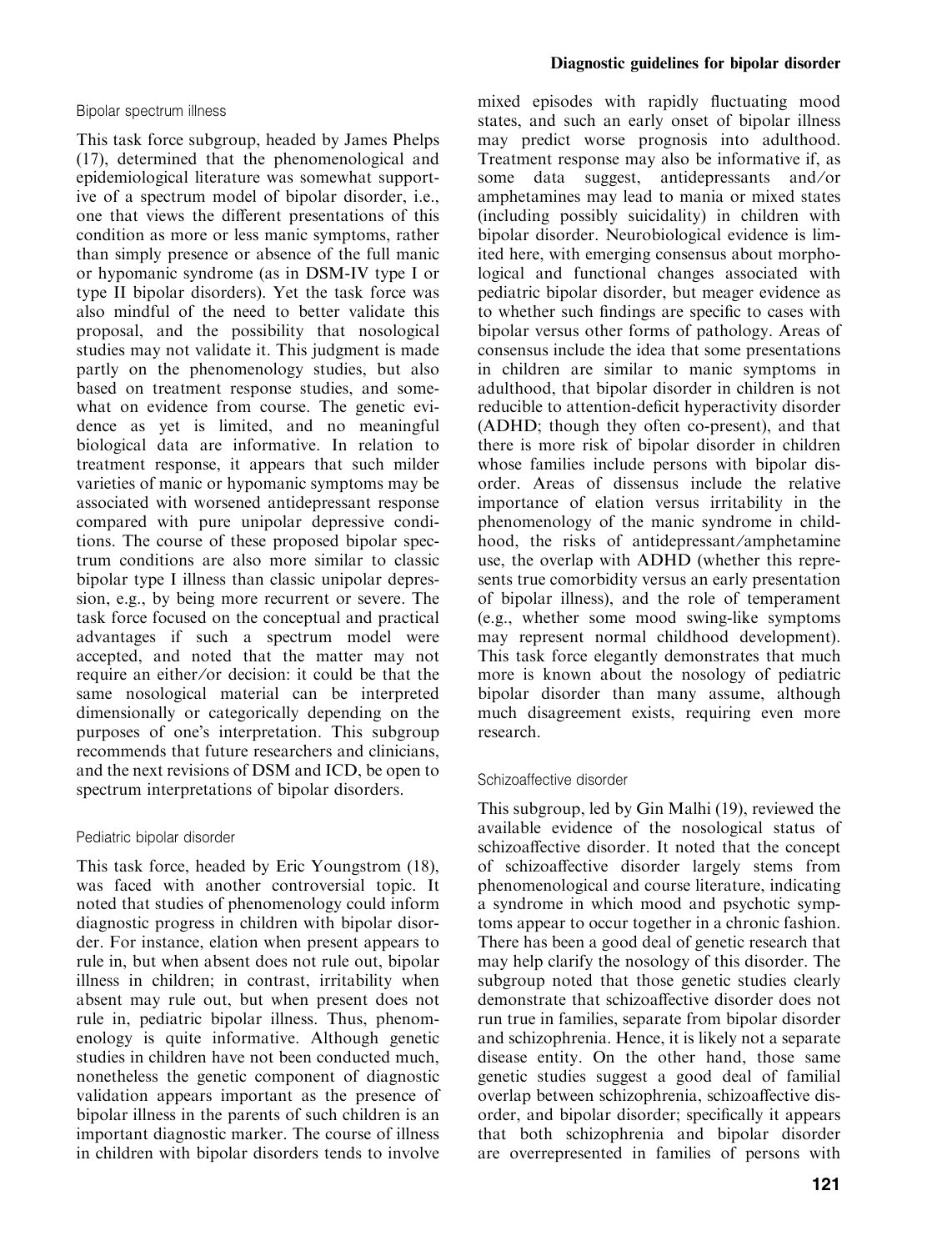schizoaffective presentations. This observation is consistent with a dimensional model of liability to psychosis or severe bipolar disorder; it is also consistent with schizoaffective disorder as representing comorbidity of schizophrenia and bipolar disorder. The two possibilities can be partly assessed based on epidemiological data; since the prevalence of schizoaffective disorder in epidemiological research appears to be quite low, the comorbidity hypothesis may be better supported than the 'one-psychosis' dimensional model. Other aspects of the genetic research that may be relevant to future nosology include some studies which suggest that the bipolar subtype of schizoaffective disorder preferentially aggregates with bipolar disorder in families, and thus might be seen as a more severe variety of bipolar disorder. In contrast, schizoaffective disorder depressed type seems to aggregate familially with schizophrenia and thus might represent a milder variety of schizophrenia. Neurobiological data on schizoaffective disorder itself are scarce, although plenty of research compares schizophrenia with bipolar disorder, with some studies finding similar neurobiological mechanisms and others finding different mechanisms. In all, this task force subgroup suggests that the nosologic status of schizoaffective disorder is not consistent with a valid separate diagnostic entity, but rather as evidence of dimensionality to psychotic illness, or a heterogeneous entity.

The task force members therefore recommend dropping the schizoaffective disorder diagnostic category altogether from DSM-V, and replacing it with additional specifiers for chronic psychosis in mood disorders, and new specifiers for mood episodes in schizophrenia.

# Mixed states

This task force subgroup, which examined the concept of mixed states (especially in its relation to our current, broad, and heterogenous concepts of depression) turned out to have the most difficult task in the overall task force, if judged by the barriers of peer review. A separate editorial in this issue discusses this topic.

#### PART II: Summary of clinical diagnostic definitions proposed by the task force, as modified from ICD-10 and DSM-IV

The following clinical summaries are provided based on the ICD-10 and DSM-IV approaches to defining bipolar disorder. In four cases (excluding pediatric bipolar, rapid cycling, and bipolar spectrum), the ICD definitions were available and used as a baseline template for proposed revisions. In three cases, ICD-10 definitions were not available and new clinical summaries were presented. Both ICD-10- and DSM-IV-based suggested revisions are provided so that the guidelines could have international, as well as American, relevance. Where ICD had not described diagnostic subtypes, a new ICD-like description is provided. Suggested changes in ICD-10 and DSM-IV language are in -bold font. Although both DSM-V and ICD-11 are expected to include new modules concerning dimensional assessment and perhaps biological markers (20) the following proposals will focus exclusively on diagnostic criteria for the (categorical) classification of bipolar disorders. However, Table 1 provides input from the task forces with regard to issues that go beyond the categorical diagnosis which may be helpful to support the validity of the diagnostic subtype and the supplementary modules expected to be included in the coming versions of the DSM and WHO classifications.

#### ICD-10 revision: Acute Mania

This condition is characterized by elevated or irritable mood. Often it is also associated with dysphoria or anxiety or even simply depressed mood, and concomitant aggressive behavior can occur. In classic presentations, the mood state is euphoric. This mood state is associated with increased energy, resulting in overactivity (often goal-directed and thus not dysfunctional), flight of ideas, pressure of speech, and a decreased need for sleep. Normal social inhibitions are lost, attention cannot be sustained, and there is often marked distractability. Self-esteem is inflated, and grandiose or over-optimistic ideas can be freely expressed. Classic impulsive behaviors when present are often diagnostic, but when absent, do not rule out the condition. The individual may embark on extravagant and impractical schemes, spend money recklessly, or become aggressive, amorous, or facetious in inappropriate circumstances. The first attack occurs most commonly between the ages of 15 and 30 years, but may occur at any age from late childhood to the seventh or eighth decade. The episode should last for at least 1 week and should be severe enough to disrupt ordinary work and social activities more or less completely. The mood change should be accompanied by decreased need for sleep (which can occur with either increased energy with normal ⁄ decreased sleep, or normal ⁄increased energy with decreased sleep) and several of the symptoms referred to above (particularly pressured speech, increased goal-directed activities, and flight of ideas). Notable functional impairment is present.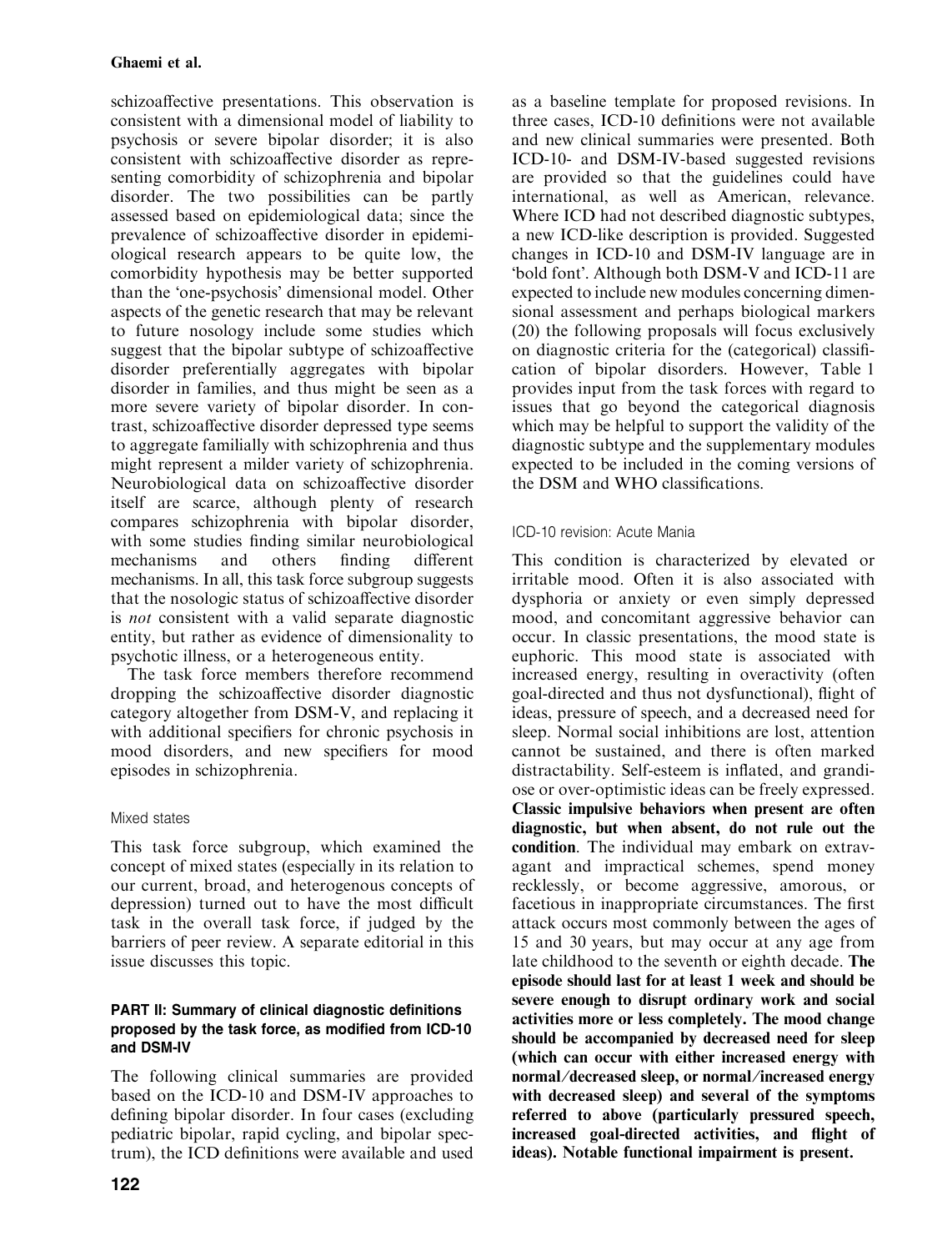DSM-IV revision: Acute Mania

None suggested.

#### Bipolar Depression

#### ICD-10-like description:

In depressive episodes of all varieties, the individual usually suffers from depressed mood, loss of interest and enjoyment, and reduced energy leading to increased fatiguability and diminished activity. Marked tiredness after only slight effort is common. Other common symptoms are: reduced concentration and attention, reduced selfesteem and self-confidence, ideas of guilt and unworthiness (even in a mild type of episode), bleak and pessimistic views of the future, ideas or acts of self-harm or suicide, decreased or increased sleep, and diminished or excessive appetite. The lowered mood varies little from day to day, and is often unresponsive to circumstances, yet may show a characteristic diurnal variation as the day goes on. For depressive episodes of all grades of severity, a duration of at least 2 weeks is usually required for diagnosis. Psychotic symptoms of delusions or hallucinations may or may not occur. Some of the above symptoms may be especially characteristic of bipolar, as opposed to unipolar, depression. These include: increased sleep and/or appetite, marked psychomotor retardation. psychotic features, mood lability, early age of onset of depression (<20 years), a highly recurrent course (>5 episodes), psychomotor changes, brief major depressive episodes  $\leq$  3 months in duration), a rapid cycling course, and a positive family history of bipolar disorder.

#### DSM-IV revision: Bipolar Depression

- A. A past Manic or Hypomanic Episode
- B. A Major Depressive Episode characterized by five (or more) of the following symptoms has been present during the same 2-week period and represent a change from previous functioning; at least one of the symptoms is either (i) depressed mood or (ii) loss of interest or pleasure:
- 1. Depressed mood most of the day, nearly every day, as indicated by either subjective report (e.g., feels sad or empty) or observation made by others (e.g., appears tearful). Note: In children and adolescents, can be irritable mood
- 2. Markedly diminished interest or pleasure in all, or almost all, activities most of the day, nearly

every day (as indicated by either subjective account or observation made by others)

- 3. Significant weight loss when not dieting or weight gain (e.g., a change of more than 5% of body weight in a month), or decrease or increase in appetite nearly every day
- 4. Insomnia or hypersomnia nearly every day
- 5. Psychomotor agitation or retardation nearly every day (observable by others, not merely subjective feelings of restlessness or being slowed down)
- 6. Fatigue or loss of energy nearly every day
- 7. Feelings of worthlessness or excessive or inappropriate guilt (which may be delusional) nearly every day (not merely self-reproach or guilt about being sick)
- 8. Diminished ability to think or concentrate, or indecisiveness, nearly every day (either by subjective account or as observed by others)
- 9. Recurrent thoughts of death (not just fear of dying), recurrent suicidal ideation without a specific plan, or a suicide attempt or a specific plan for committing suicide
- C. The symptoms do not meet criteria for a Mixed Episode
- D. The symptoms cause clinically significant distress or impairment in social, occupational, or other important areas of functioning
- E. The symptoms are not due to the direct physiological effects of a substance (e.g., a drug of abuse, a medication) or a general medical condition (e.g., hypothyroidism)
- F. The symptoms are not better accounted for by bereavement, i.e., after the loss of a loved one, the symptoms persist for longer than 2 months or are characterized by marked functional impairment, morbid preoccupation with worthlessness, suicidal ideation, psychotic symptoms, or psychomotor retardation
- G. Special consideration should be given to presence of (i) atypical depressive symptoms (hypersomnia, hyperphagia, or leaden paralysis), (ii) psychomotor disturbance, (iii) psychotic features or pathological guilt, and (iv) a positive family history of bipolar disorder

#### ICD-10 revision: Rapid Cycling

This is a course criterion which is characterized by at least four mood episodes (whether depressive, hypomanic, or manic) in a 12-month period. This course is seen in about 20% of persons with bipolar disorder, but is rare in Unipolar Depression. The majority of episodes appear to be depressive, and thus frequent manic episodes are not required to meet this criterion.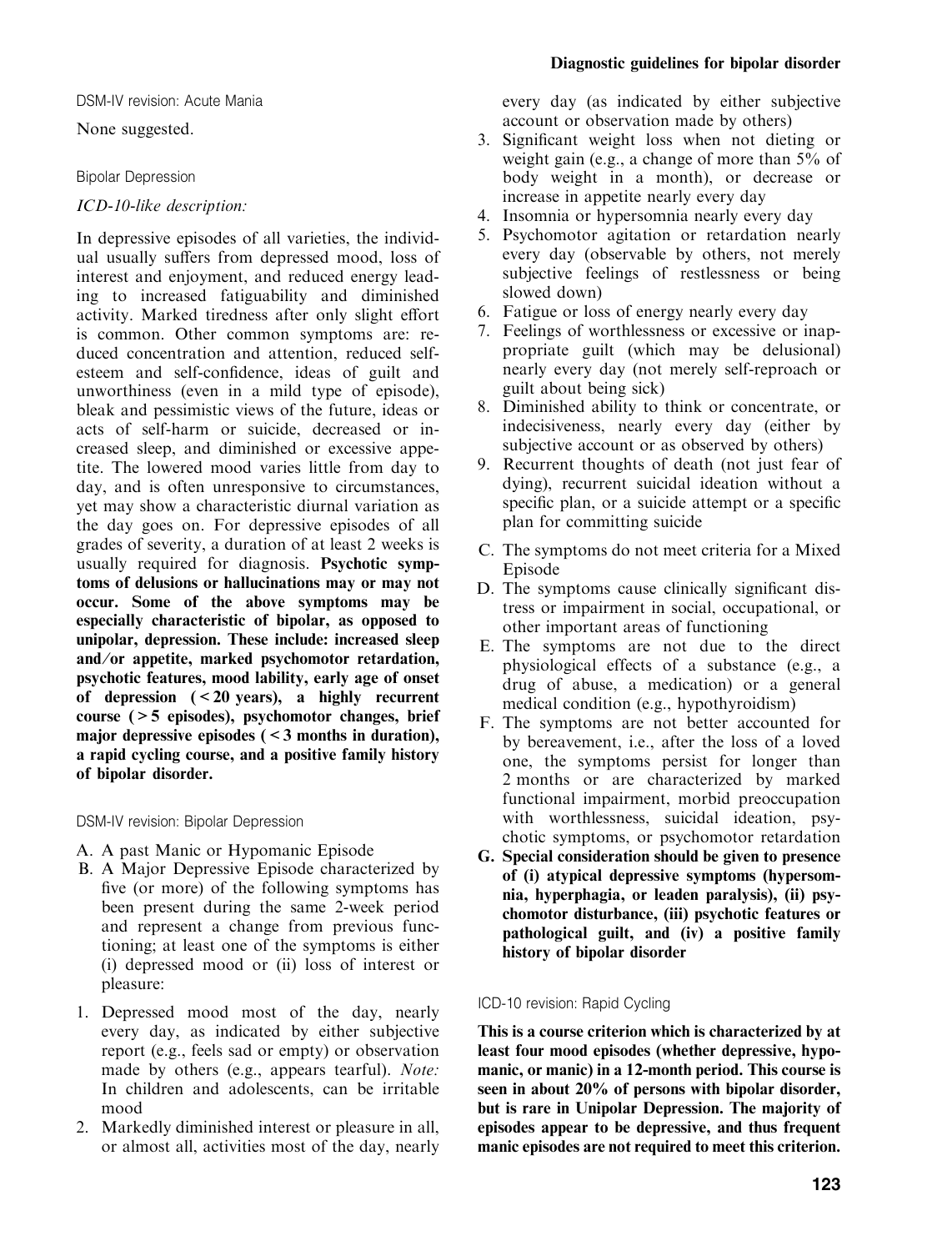Rapid cycling appears to be more frequent in women than men, and in Type II than Type I Bipolar Disorder. Association with antidepressant use may exist in some cases. Rapid cycling course is a poor prognostic factor. The possibility of very rapid cycling within days or weeks may also be entertained, although extreme rapidity of cycling of mood, such as within one day, is difficult to distinguish from a Mixed Episode.

#### DSM-IV revision: Rapid Cycling

#### Specify if:

With Rapid Cycling [can be applied to Bipolar I Disorder, Bipolar II Disorder, or Bipolar Disorder not otherwise specified (NOS)].

At least four episodes of a mood disturbance in the previous 12 months that meet criteria for a Major Depressive, Manic, Mixed, or Hypomanic Episode. Specify episode criteria (full duration or briefer) and duration of interepisodic interval.

Note: Episodes are demarcated either by partial or full remission for a least 2 months (and in brief mood episodes a full remission for at least 2 weeks) or a switch to an episode of opposite polarity (e.g., Major Depressive Episode to Manic Episode).

#### ICD-10 revision: Type II Bipolar Disorder

This condition is characterized by at least one major depressive episode, and at least one hypomanic episode. Hypomania is a lesser degree of mania, in which there is a persistent mild elevation of mood (for at least several days on end), increased energy and activity, and usually marked feelings of well-being and both physical and mental efficiency. Increased sociability, talkativeness, overfamiliarity, increased sexual energy, and a decreased need for sleep are often present but not to the extent that they lead to severe disruption of work or result in social rejection. Irritability, conceit, and boorish behavior may take the place of the more usual euphoric sociability. Several of the features mentioned above, consistent with elevated or changed mood and increased activity, should be present for at least several days on end. If there is considerable interference with work or social activity, mania should be diagnosed.

#### DSM-IV revision: Bipolar II Disorder

# Criteria for a Hypomanic Episode

A. A distinct period of persistently elevated, expansive, depressed, or irritable mood, lasting throughout at least 2 days, that is clearly different from the usual non-depressed mood

- B. During the period of mood disturbance, three (or more) of the following symptoms have persisted (four if the mood is only irritable) and have been present to a significant degree:
- 1. Inflated self-esteem or grandiosity
- 2. Decreased need for sleep (e.g., feels rested after only 3 hours of sleep)
- 3. More talkative than usual or pressure to keep talking
- 4. Flight of ideas or subjective experience that thoughts are racing
- 5. Distractibility (i.e., attention too easily drawn to unimportant or irrelevant external stimuli)
- 6. Increase in goal-directed activity (either socially, at work or school, or sexually) or psychomotor agitation
- 7. Excessive involvement in pleasurable activities that have a high potential for painful consequences (e.g., the person engages in unrestrained buying sprees, sexual indiscretions, or foolish business investments)
- C. The episode is associated with an unequivocal change in functioning that is uncharacteristic of the person when not symptomatic
- D. The disturbance in mood and the change in functioning are observable by others
- E. The episode is not severe enough to cause marked impairment in social or occupational functioning, or to necessitate hospitalization, and there are no psychotic features, although mild-to-moderate depressive symptoms may be present (mixed hypomania)
- F. The symptoms are not because of the direct physiological effects of a substance (e.g., a drug of abuse, a medication, or other treatment) or a general medical condition (e.g., hyperthyroidism), but may happen in the context of medication, substance intake, or physical illness as far as the symptoms are not clearly etiologically related to those

# Criteria for Bipolar II Disorder

- A. Presence (or history) of one or more Major Depressive Episodes
- B. Presence (or history) of at least one Hypomanic Episode
- C. There has never been a Manic Episode or a Mixed Manic Episode
- D. The mood symptoms in Criteria A and B are not better accounted for by Schizoaffective Disorder and are not superimposed on Schizo-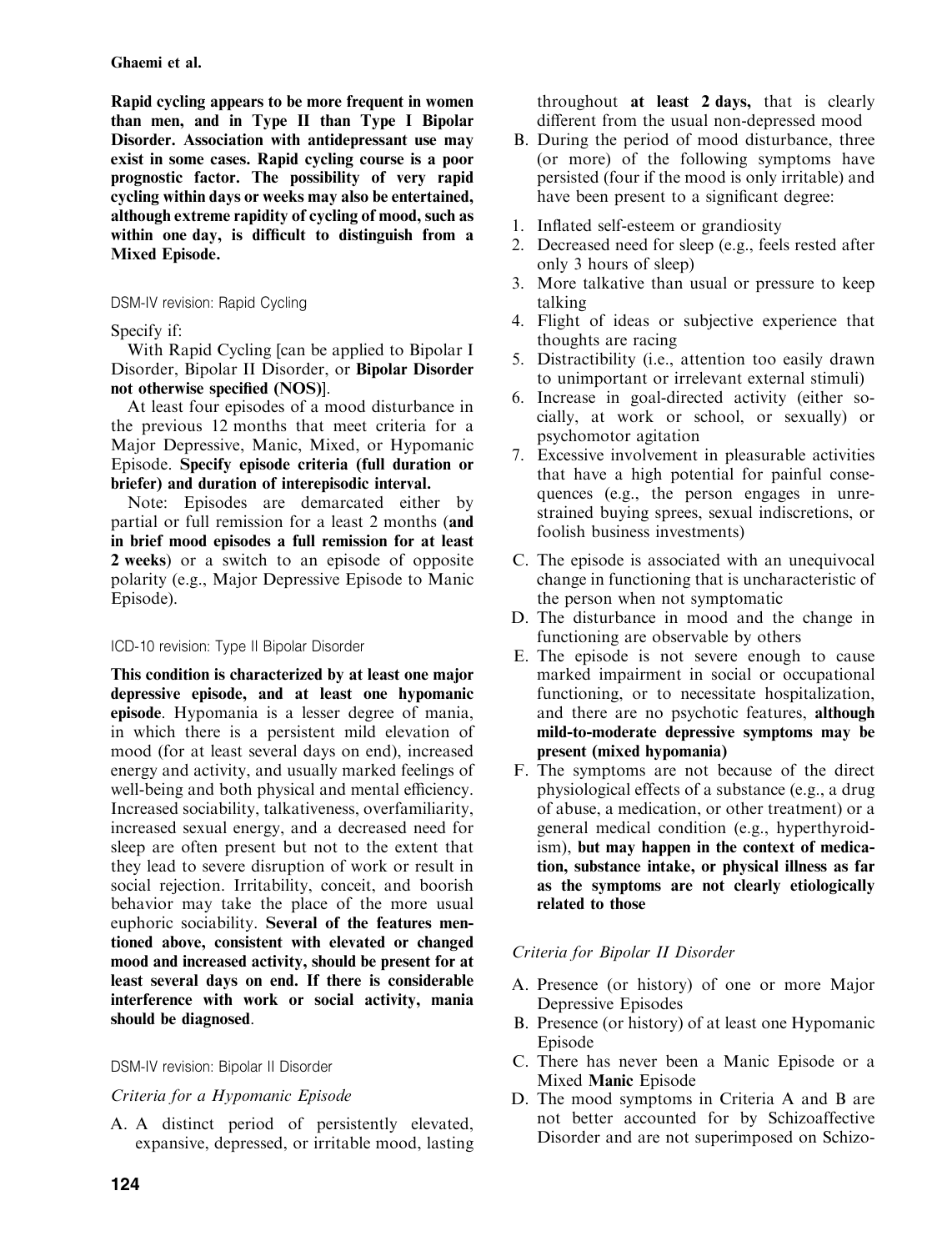phrenia, Schizophreniform Disorder, Delusional Disorder, or Psychotic Disorder NOS

E. The depressive symptoms cause clinically significant distress or impairment in social, occupational, or other important areas of functioning; the hypomanic symptoms do not necessarily cause clinically significant distress or impairment in social, occupational, or other important areas of functioning

#### Course specifiers:

With hypomanic or depressive predominant polarity

#### Bipolar Spectrum Illness

#### ICD-10-like description:

The concept of the bipolar spectrum can be used to denote varieties of manic presentations milder than the Manic or Hypomanic Episodes described above, either with or without concurrent depressive episodes. When severe recurrent Major Depressive Episodes occur, yet spontaneous Mania or Hypomania is absent, other features of bipolarity may pick out individuals that can be seen as demonstrating Bipolar Spectrum Illness. Those features, all of which are more common in Bipolar Disorder than Unipolar illness but none of which are pathognomonic of either condition, include a positive family history of Bipolar Disorder in a first-degree relative, antidepressant-induced Mania ⁄ Hypomania, and a course of depressive episodes characterized by early age of onset (before age 20), postpartum onset, highly recurrent ( $>$ 5episodes), presence of rapid cycling (as defined above), and brief depressive episodes (<3 months duration).

#### DSM-IV revision: Bipolar Disorder NOS

The Bipolar Disorder NOS category includes disorders with bipolar features that do not meet criteria for any specific bipolar disorder. Examples include:

- 1. Very rapid alternation (over days) between manic symptoms and depressive symptoms that do not meet minimal duration criteria for a Manic Episode or a Major Depressive Episode
- 2. Recurrent Hypomanic Episodes without intercurrent depressive symptoms
- 3. A Manic or Mixed Episode superimposed on a Delusional Disorder, Residual Schizophrenia, or Psychotic Disorder NOS
- 4. Situations in which the clinician has concluded that a Bipolar Disorder is present but is unable to determine whether it is primary, due

to a general medical condition, or substance induced

- 5. Subthreshold Hypomanic Episodes in the context of multiple other signs of bipolarity\*
- 6. Multiple signs of bipolarity without Hypomanic or Manic Episodes (also known as Bipolar Spectrum Disorder)\*

\*Clinicians should specify precisely which such signs are present and include this list in their assessment statement, as follows:

- a. Family history (bipolar diagnoses; multi-generational mental illness; alcohol and other substance use; suicides)
- b. Depressive symptom phenomenology (atypical, seasonal, psychomotor slowing, psychosis)
- c. Course of illness (early age of onset, short duration of episodes, greater number of episodes)

#### ICD-10 revision: Schizoaffective Disorder

These are episodic disorders in which both affective and schizophrenic symptoms are prominent within the same episode of illness, preferably simultaneously, but at least within a few days of each other, and in which a chronic psychotic course is present (psychosis is not limited to the period of a mood episode). Although it is given a separate category, this condition likely does not represent a diseaseentity separate from Schizophrenia and severe affective disorders; nosologically it may represent the middle of a psychotic spectrum of illness or it may represent the comorbidity of Schizophrenia with severe affective disorder. The two subtypes may also in some cases be variations on Schizophrenia or severe affective disorder. A diagnosis of Schizoaffective Disorder should be made only when both definite schizophrenic and definite affective symptoms are prominent simultaneously, or within a few days of each other, within the same episode of illness, and when, as a consequence of this, the episode of illness does not meet criteria for either Schizophrenia or a Depressive or Manic Episode. Delusions of reference, grandeur, or persecution may be present, as can be auditory hallucinations, but the typical flat affect and other negative symptoms of schizophrenia are not prominent. A chronic course of psychotic symptoms is present as in Schizophrenia, although long-term functional impairment may or may not be marked (unlike Schizophrenia where long-term decline in function is part of its definition). The schizoaffective diagnosis should not be applied to patients who exhibit schizophrenic symptoms and affective symptoms only in different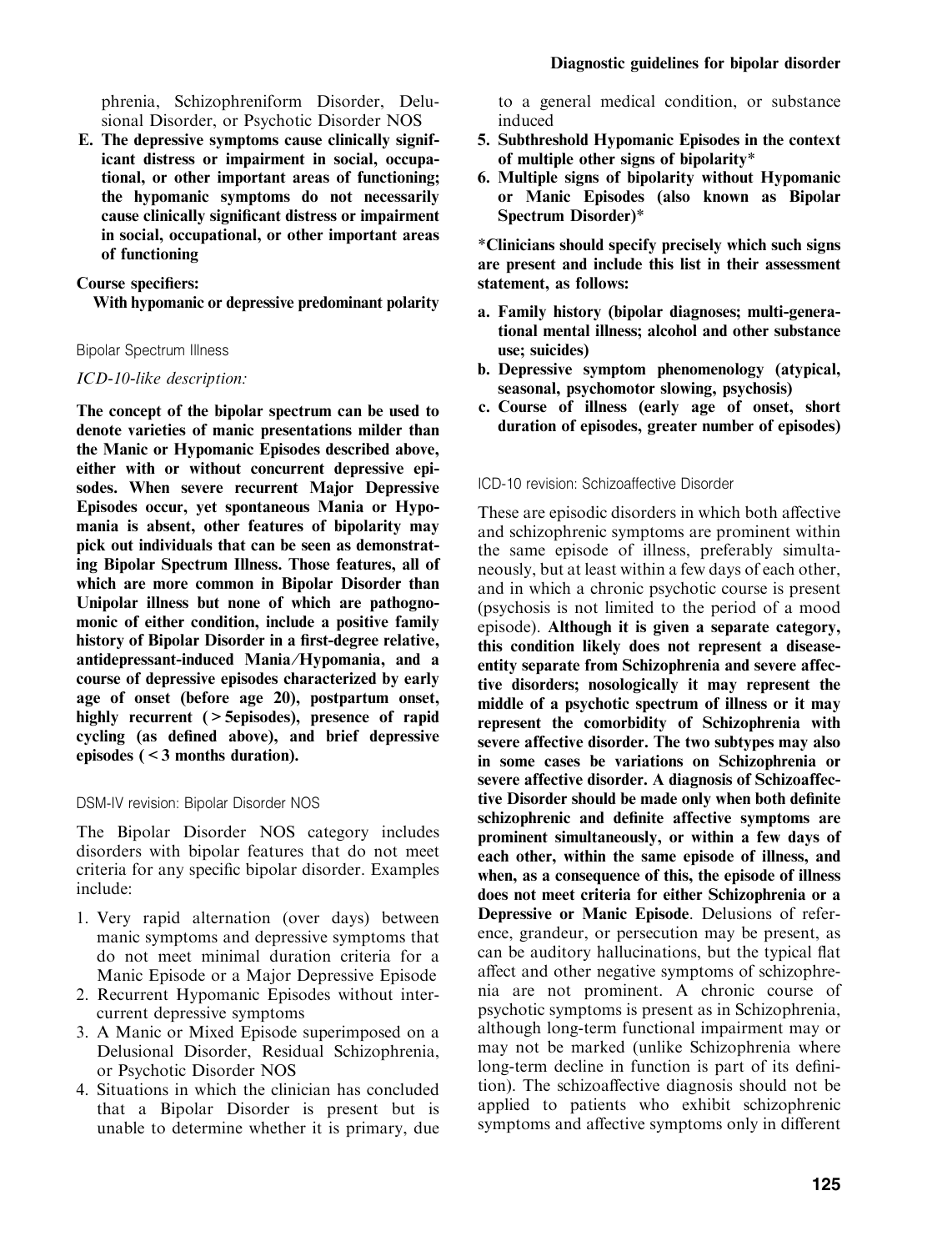episodes of illness. It is common, for example, for a schizophrenic patient to present with depressive symptoms in the aftermath of a psychotic episode (such as post-schizophrenic depression).

Two subtypes can be defined, bipolar or depressive. In the bipolar subtype, at least one Manic Episode as described above has occurred; in the depressive subtype at least one Major Depressive Episode and no Manic Episode has occurred. The bipolar subtype may represent a severe variant of Bipolar Disorder; the depressed subtype may represent a milder variant of Schizophrenia.

#### DSM-IV revision: Schizoaffective Disorder

In Schizophrenia, add two specifiers:

- 1. With symptoms meeting criteria for Mania or Mixed features
- 2. With symptoms meeting criteria for Major Depressive Disorder
- In Bipolar Disorder, add two specifiers: During depressive or manic or mixed episodes:
- 1. With psychotic symptoms meeting Criterion A for Schizophrenia (i.e., one month) and for at least two weeks without prominent mood features
- 2. With psychotic symptoms meeting Criterion A for Schizophrenia with consistent concurrent mood features

In Major Depressive Disorder, add two specifiers:

- 1. With psychotic symptoms meeting Criterion A for schizophrenia (i.e., one month) and for at least two weeks without prominent mood features
- 2. With psychotic symptoms meeting Criterion A for Schizophrenia with consistent concurrent mood features.

Pediatric Bipolar Disorder

#### ICD-10-like description:

There is now substantial research evidence documenting prepubertal occurrences of disorder that fulfill DSM-IV criteria for Manic or Mixed Episodes, and thus meet criteria for Bipolar Disorder. Another group of children show adequate number and intensity of symptoms, but the index mood episodes do not last for 7 days for mania or 4 days for hypomania. There is discussion about classifying childhood presentation of Bipolar Disorder into narrow or broad definitions. The narrow phenotype, which is less controversial, involves the presence of episodic euphoric mood or grandiosity along with episodic decreased need for sleep or other symptoms, as seen in adult mania. It has also been posited that there is potentially a broad phenotype, which remains to be validated. The putative 'broad phenotype,' which may or may not be related to Bipolar Disorder, involves the presence of chronically irritable mood, along with other manic symptoms. The latter presentation may be difficult to distinguish from ADHD, Oppositional Defiant Disorder, and Conduct Disorder. Expanding clinical assessment beyond the cross-sectional symptom profile is informative. Presence of family history of Bipolar Disorder, Major Depressive Episodes with early onset and psychotic features, pharmacologically induced mania ⁄ hypomania, and a highly episodic course of illness should increase the index of suspicion for pediatric bipolar disorder and should be carefully monitored for the possibility of developing Bipolar Disorder.

#### DSM-IV revision: Pediatric Bipolar Disorder

- A. Presence of an acute manic or mixed or hypomanic plus depressed episodes prior to age 18
- B. The definition of the acute manic or hypomanic or mixed episode meets adult criteria

If only irritable mood is present, and not euphoria, documented spontaneously episodic fluctuations in the presence ⁄ absence of symptoms of mania are required for the diagnosis of an acute manic, hypomanic, or mixed episode.

#### **Conclusions**

The Diagnostic Guidelines Task Force of the International Society for Bipolar Disorders presents in this document and this special issue a summary of the current nosologic status of bipolar illness, a discussion of possible revisions to current DSM-IV and ICD-10 definitions, an examination of the relevant literature, explication of areas of consensus and dissensus, and proposed definitions that might guide clinicians in the most valid approach to diagnosis of these conditions given the current state of our knowledge.

#### **Disclosures**

SNG receives grants from Janssen, GlaxoSmithKline, and Pfizer; serves on speakers bureaus of GlaxoSmithKline, AstraZeneca, Pfizer, and Abbott Laboratories; has served on advisory boards for GlaxoSmithKline, Janssen, Pfizer, Shire, and Abbott Laboratories. MB has received grant ⁄research support from the Stanley Medical Research Institute, NARSAD, GlaxoSmithKline, Eli Lilly & Co., AstraZeneca, and Wyeth; has served as an advisor for Eli Lilly & Co., GlaxoSmithKline, Novartis, Servier Deutschland, Bristol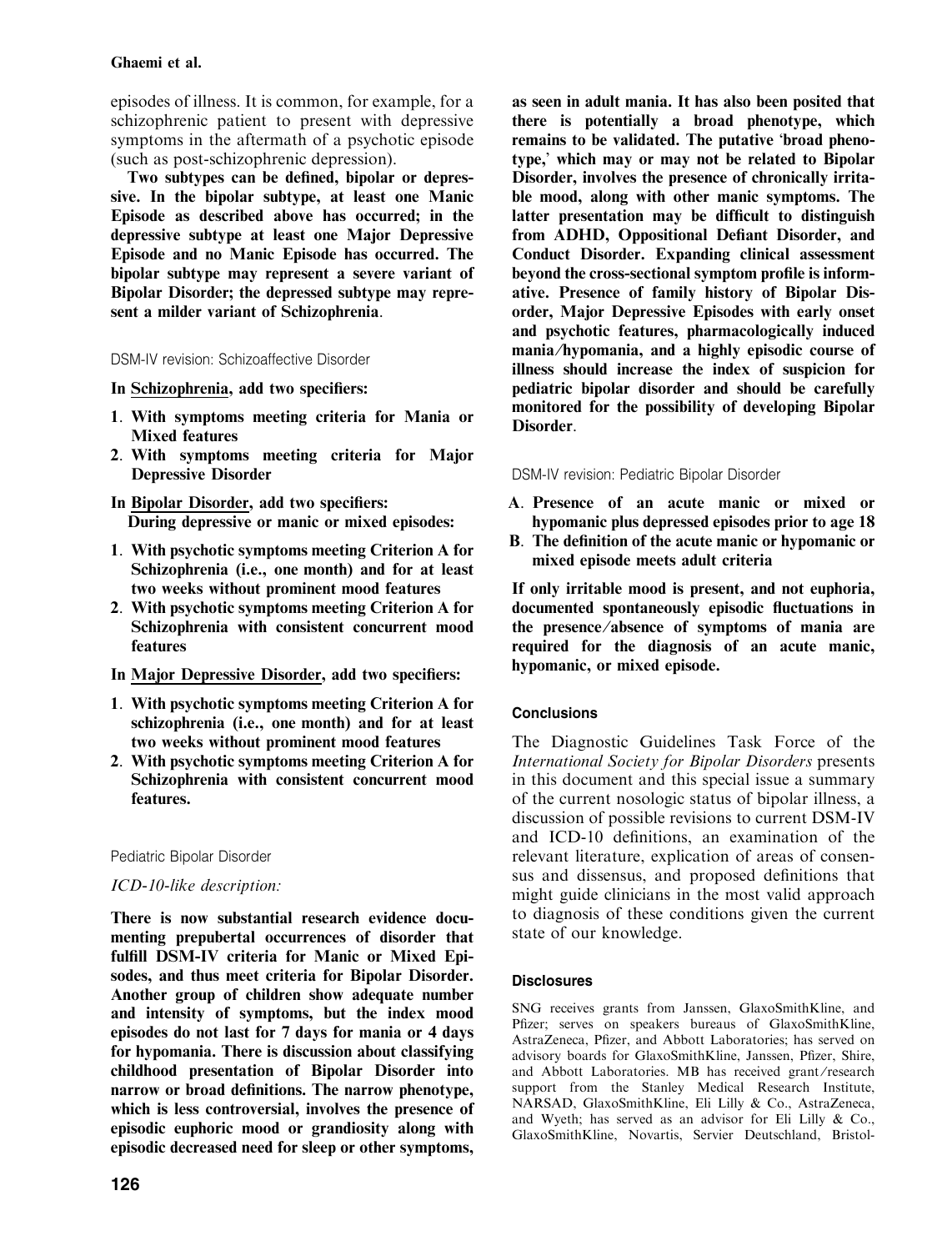Myers Squibb, and Wyeth; and has received speaker honoraria from AstraZeneca, Eli Lilly & Co., Lundbeck, GlaxoSmithKline, Pfizer, Sanofi-Aventis, and Wyeth. FC has received grants ⁄research support from Pfizer, Organon, Corcept, and NARSAD; has participated in advisory boards for Shire; has been a past speaker for Pfizer; and has owned stock in Pfizer. GSM has received funding for research from Pfizer, AstraZeneca, Eli Lilly & Co., and Wyeth; and serves on the advisory boards of Eli Lilly & Co., Wyeth, and AstraZeneca. PBM has received remuneration for lectures or advisory board membership from AstraZeneca, Eli Lilly & Co., GlaxoSmithKline, Janssen-Cilag, or Lundbeck in the last 5 years. JP serves on the speakers bureau for GlaxoSmithKline, AstraZeneca, and Abbott and does not own any stock in these or other pharmaceutical companies and has posted an extended discussion of these relationships on his website, http://www.PsychEducation.org; he receives royalties from a book for patients and families based on the bipolar spectrum concept. EV has received grants, acted as a consultant to, or served on the speakers bureau for Almirall, AstraZeneca, Bial, Bristol-Myers Squibb, Eli Lilly & Co., GlaxoSmithKline, Janssen-Cilag, Lundbeck, Merck Sharp & Dohme, Novartis, Organon, Otsuka, Pfizer, Sanofi-Aventis, Servier, and UCB; has received grants from and acted as consultant to the Spanish Ministry of Health and the Stanley Medical Research Institute. EAY has previously acted as a consultant for Otsuka and Eli Lilly & Co.

#### **References**

- 1. Hirschfeld R, Clayton P, Cohen I. Practice guidelines for the treatment of patients with bipolar disorder. Am J Psychiatry 1994; 151 (Suppl.): 1–31.
- 2. Hirschfeld RMA, Bowden CL, Gitlin MJ et al. American Psychiatric Association practice guideline for the treatment of patients with bipolar disorder (revision). Am J Psychiatry Suppl 2002; 159: 1–50.
- 3. Ghaemi SN. Mood Disorders: A Practical Guide. Philadelphia: Lippincott, Williams, and Wilkins, 2003.
- 4. Culver JL, Arnow BA, Ketter TA. Bipolar disorder: improving diagnosis and optimizing integrated care. J Clin Psychol 2007; 63: 73–92.
- 5. Goodwin F, Jamison K. Manic Depressive Illness. New York: Oxford University Press, 1990.
- 6. Robins E, Guze SB. Establishment of diagnostic validity in psychiatric illness: its application to schizophrenia. Am J Psychiatry 1970; 126: 983–987.
- 7. Kendler KS. Setting boundaries for psychiatric disorders. Am J Psychiatry 1999; 156: 1845–1848.
- 8. Brown TA, Barlow DH. Dimensional versus categorical classification of mental disorders in the fifth edition of the Diagnostic and Statistical Manual of Mental Disorders and beyond: comment on the special section. J Abnorm Psychol 2005; 114: 551–556.
- 9. Fulford KWM, Thornton T, Graham G eds. Oxford Textbook of Philosophy and Psychiatry. Oxford: Oxford University Press, 2006.
- 10. Cassidy F, Yatham LN, Berk M, Grof P. Pure and mixed manic subtypes: a review of diagnostic classification and validation. Bipolar Disord 2008; 10: 131–143.
- 11. Kraepelin E. Manic-depressive insanity and paranoia. Edinburgh: E & S Livingstone, 1921.
- 12. Mitchell PB, Goodwin GM, Johnson GF, Hirschfeld RMA. Diagnostic guidelines for bipolar depression: a probabilistic approach. Bipolar Disord 2008; 10: 144–152.
- 13. Bauer M, Beaulieu S, Dunner DL, Lafer B, Kupka R. Rapid cycling bipolar disorder – diagnostic concepts. Bipolar Disord 2008; 10: 153–162.
- 14. Vieta E, Suppes T. Bipolar II disorder: arguments for and against a distinct diagnostic entity. Bipolar Disord 2008; 10: 163–178.
- 15. Colom F, Vieta E, Daban C, Pacchiarotti I, Sanchez-Moreno J. Clinical and therapeutic implications of predominant polarity in bipolar disorder. J Affect Disord 2006; 93: 13–17.
- 16. Akiskal HS, Mallya G. Criteria for the ''soft'' bipolar spectrum: treatment implications. Psychopharmacol Bull 1987; 23: 68–73.
- 17. Phelps J, Angst J, Katzow J, Sadler J. Validity and utility of bipolar spectrum models. Bipolar Disord 2008; 10: 179–193.
- 18. Youngstrom EA, Birmaher B, Findling RL. Pediatric bipolar disorder: validity, phenomenology, and recommendations for diagnosis. Bipolar Disord 2008; 10: 194– 214.
- 19. Malhi GS, Green M, Fagiolini A, Peselow ED, Kumari V. Schizoaffective disorder: diagnostic issues and future recommendations. Bipolar Disord 2008; 10: 215–230.
- 20. Vieta E, Phillips ML. Deconstructing bipolar disorder: a critical review of its diagnostic validity and a proposal for DSM-V and ICD-11. Schizophr Bull 2007; 33: 886–892.

#### Appendix 1: ISBD Diagnostic Guidelines Task Force Members

Chair: S. Nassir Ghaemi, Emory University, Atlanta, GA, USA Publications Co-Chair: Michael Bauer, University Hospital Carl Gustav Carus, Dresden, Germany

Jules Angst, Zurich University, Zurich, Switzerland Serge Beaulieu, McGill University, Verdun, QC, Canada Michael Berk, University of Melbourne, Melbourne, VIC, Australia Boris Birmaher, University of Pittsburgh Medical Center, Pittsburgh, PA, USA Frederick Cassidy, Duke University Medical Center, Durham, NC, USA David L. Dunner, University of Washington, Seattle, WA, USA Andrea Fagiolini, University of Pittsburgh Medical Center, Pittsburgh, PA, USA Robert L. Findling, Case Western Reserve University and University Hospitals Case Medical Center, Cleveland, OH, USA Guy M. Goodwin, Oxford University, Oxford, UK Melissa Green, University of New South Wales, Sydney, NSW, Australia Paul Grof, Mood Disorders Center of Ottawa, Ottawa, ON, Canada Robert M.A. Hirschfeld, University of Texas Medical Branch, Galveston, TX, USA Gordon F. Johnson, Sydney, NSW, Australia